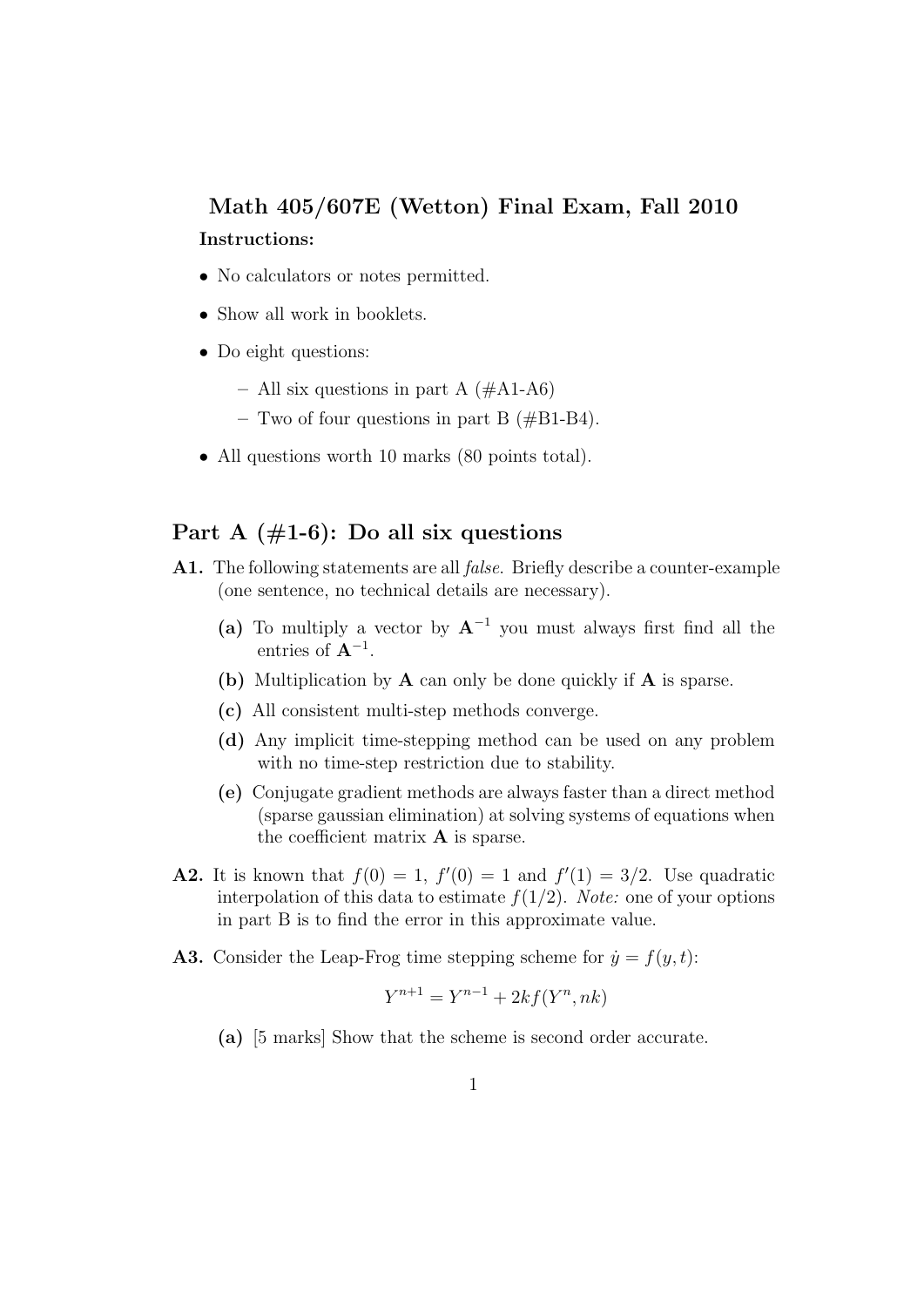(b) [5] Write the quadratic equation that describes the growth factors  $G(z)$  where  $z = k\lambda$  and the method is applied to the problem with  $f(y, t) = \lambda y$ .

Note: one of your options in part B is to find the stability region of this method.

**A4.** Consider the Lax Wendroff scheme applied to the problem  $u_t = u_x$ .

$$
U^{n+1} = U^n + kD_1U^n + \frac{k^2}{2}D_2U^n
$$

where solutions are 1-periodic in x. Consider the scheme with  $k = Ch$ with  $0 < C < 1$ . Show that it is second order accurate. Hint: You will have to differentiate the partial differential equation with time to match some of the terms.

- A5. For the Lax Wendroff scheme above in #A4, show that the method is stable as long as  $k < h$ . Hint: use von-Neumann analysis.
- A6. Consider the discretized fourth order boundary value problem

$$
D_4U_j + U_j = F_j
$$

in the 1-period setting with

$$
D_4U_j = \frac{1}{h^4}(U_{j-2} - 4U_{j-1} + 6U_j - 4U_{j+1} + U_{j+2})
$$

Show that undamped Jacobi iterations applied to this problem do not converge. Hint: use von-Neumann analysis and recall that  $cos(2\theta)$  $2\cos^2\theta-1$ .

## Part B (#B1-B3): Do two of the three questions

- **B1.** Continue problem  $#A2$ . It is known that  $|f'''(x)| < 0.1$  for all  $x \in [0,1]$ . Give a sharp bound on the error in your answer to  $#A2$ .
- B2. Find the stability region for the leap-frog time stepping scheme in problem  $\#A3$ .